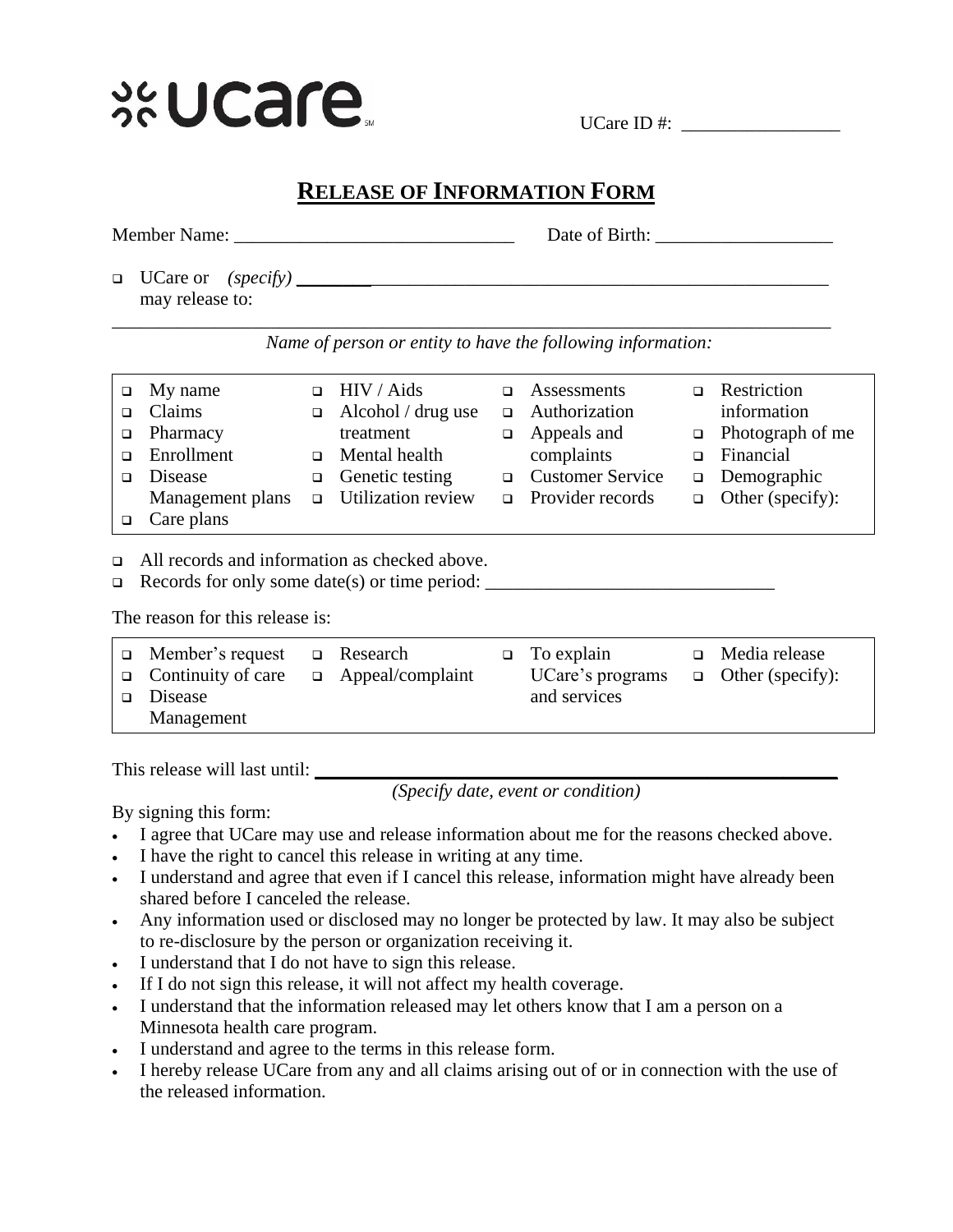*Signature of Individual authorizing release Date*

*Signature of witness (if required) Date*

*Signature of parent, guardian or authorized Date representative (if required)*

UCare Minnesota is an HMO-POS plan with a Medicare contract. Enrollment in UCare Minnesota depends on contract renewal.

UCare Health, Inc. is an HMO-POS plan with a Medicare contract. Enrollment in UCare Health depends on contract renewal.

*\_\_\_\_\_\_\_\_\_\_\_\_\_\_\_\_\_\_\_\_\_\_\_\_\_\_\_\_\_\_\_\_\_\_\_\_\_\_ \_\_\_\_\_\_\_\_\_\_\_\_\_\_\_\_\_\_\_\_\_\_\_\_\_\_\_\_*

*\_\_\_\_\_\_\_\_\_\_\_\_\_\_\_\_\_\_\_\_\_\_\_\_\_\_\_\_\_\_\_\_\_\_\_\_\_\_\_\_\_\_\_\_\_\_\_\_ \_\_\_\_\_\_\_\_\_\_\_\_\_\_\_\_\_\_\_\_\_\_\_\_\_\_\_\_\_\_\_\_\_\_*

EssentiaCare is a PPO plan with a Medicare contract. Enrollment in EssentiaCare depends on contract renewal.

PMAP MnCare MSC+ SNBC H5937 H2456\_021517 DHS Approved (03172017) UC FVC H0422 H8783 Y0120\_2459\_G 122618 IA (12262018) U5119A (12/18)

\_\_\_\_\_\_\_\_\_\_\_\_\_\_\_\_\_\_\_\_\_\_\_\_\_\_\_\_\_\_\_\_\_\_\_\_\_\_\_\_ \_\_\_\_\_\_\_\_\_\_\_\_\_\_\_\_\_\_\_\_\_\_\_\_\_\_\_\_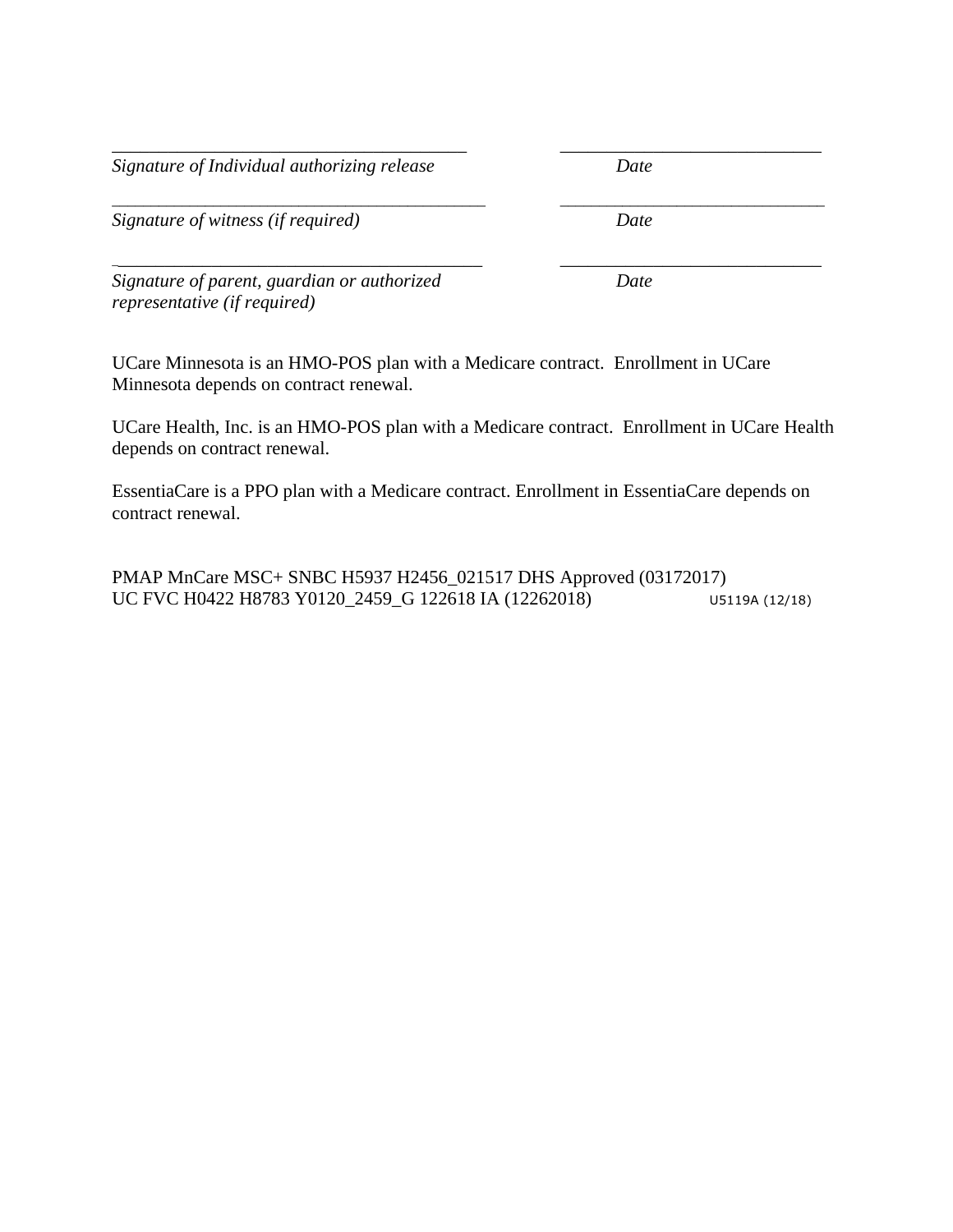## **Notice of Nondiscrimination**

UCare complies with applicable Federal civil rights laws and does not discriminate on the basis of race, color, national origin, age, disability or sex. UCare does not exclude people or treat them differently because of race, color, national origin, age, disability or sex.

We provide aids and services at no charge to people with disabilities to communicate effectively with us, such as TTY line, or written information in other formats, such as large print.

If you need these services, contact us at 612-676-3200 (voice) or toll free at 1-800-203-7225 (voice), 612-676-6810 (TTY), or 1-800-688-2534 (TTY).

We provide language services at no charge to people whose primary language is not English, such as qualified interpreters or information written in other languages.

If you need these services, contact us at the **number on the back of your membership card** or 612-676-3200 or toll free at 1-800-203-7225 (voice); 612-676-6810 or toll free at 1-800-688-2534 (TTY).

If you believe that UCare has failed to provide these services or discriminated in another way on the basis of race, color, national origin, age, disability or sex, you can file an oral or written grievance.

## Oral grievance

If you are a current UCare member, please call the number on the back of your membership card. Otherwise please call 612-676-3200 or toll free at 1-800-203-7225 (voice): 612-676-6810 or toll free at 1-800-688-2534 (TTY). You can also use these numbers if you need assistance filing a grievance.

Written grievance **Mailing Address UCare** Attn: Appeals and Grievances PO Box 52 Minneapolis, MN 55440-0052 Email:  $\text{cag@ucare.org}$ Fax: 612-884-2021

You can also file a civil rights complaint with the U.S. Department of Health and Human Services, Office for Civil Rights, electronically through the Office for Civil Rights Complaint Portal, available at https://ocrportal.hhs.gov/ocr/portal/lobby.jsf, or by mail or phone at:

U.S. Department of Health and Human Services 200 Independence Avenue SW Room 509F, HHH Building Washington, D.C. 20201 1-800-368-1019, 1-800-537-7697 (TDD)

Complaint forms are available at http://www.hhs.gov/ocr/office/file/index.html.